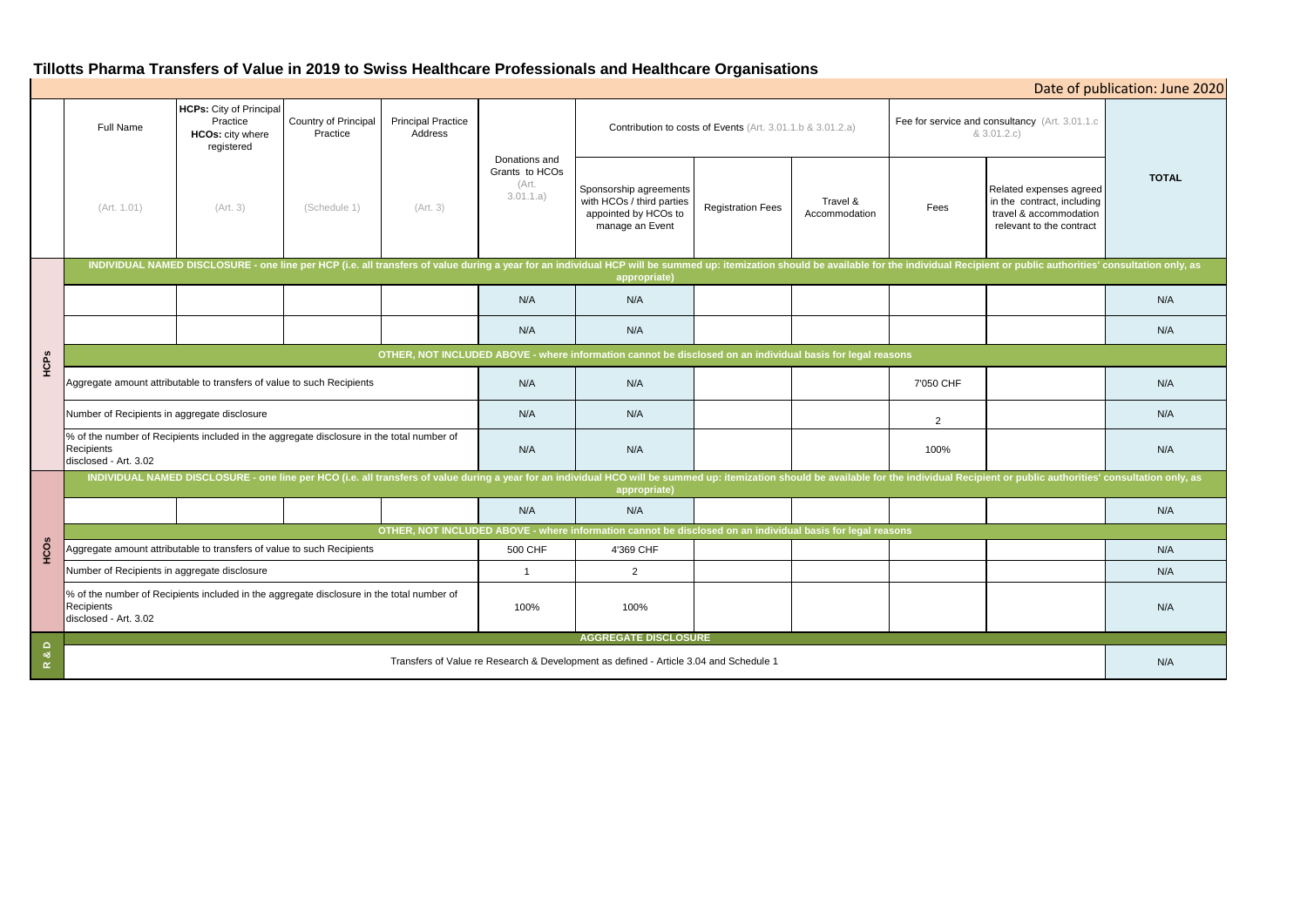

#### **Methodological Notes**

## **Disclosure by Tillotts Pharma of payments to Swiss healthcare professionals and healthcare organisations in 2019**

The Code of conduct of the pharmaceutical industry in Switzerland on cooperation with healthcare professional circles and patient organizations (Pharma Cooperation Code) mandates the public disclosure in 2020 of certain transfers of value made during 2019 to Swiss healthcare professionals and healthcare organisations. The disclosure data will be published on the website of Tillotts Pharma, [www.tillotts.com.](http://www.tillotts.com/)

The disclosure requirements are set forth in Section 2 of the Pharma Cooperation Code. The methodological notes below explain the data Tillotts Pharma have disclosed and how the data have been prepared, to assist the reader's understanding. Inclusion of these methodological notes alongside the disclosure data is mandated by Articles 281 – 282 of the Pharma Cooperation Code.

#### **VAT**

VAT is excluded from all disclosures of transfer of value.

#### **Currency**

All disclosures are made in Swiss Francs (CHF). Where the original payment was made in Euros, the sum was converted to Swiss Francs at the 2019 average annual exchange rate published by the European Central Bank (www.ecb.europa.eu).

### **Consolidated Disclosures of the Corporate Group and Cross‐border Payments**

The disclosures represent the consolidated transfers of value made by the Tillotts Pharma corporate group in line with the EFPIA Disclosure Code's dictate that separate entities belonging to the same multinational company (which could be the parent company and subsidiary company) shall be deemed to constitute a single company. In 2019, all transfers of value represent payments made by Tillotts Pharma AG.

#### **Multi‐year contracts**

As a general rule, where multi‐year contracts are included in the disclosure of transfer of value made by Tillotts Pharma in 2019, the disclosures related to these multi-year contracts represent the services rendered and paid for in 2019, and/or any expenses incurred and paid for in 2019, in each case under such contracts.

### **Data Protection**

#### **Consent to disclose data**

In countries where it is required by applicable data protection laws, Tillotts has taken all reasonable steps to obtain consents from the HCPs, and HCOs, as applicable, to publicly disclose payments and